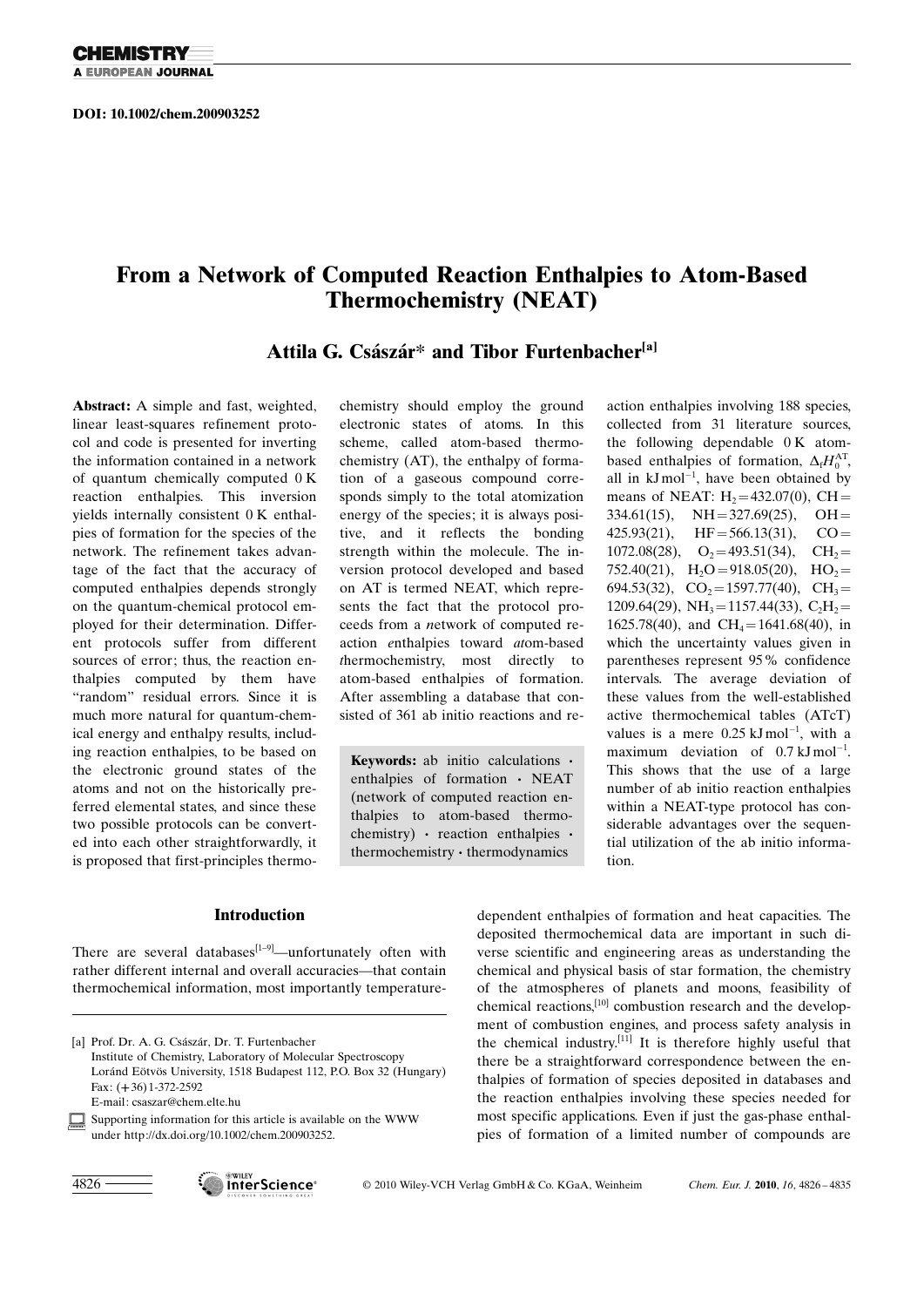available over a limited temperature range, based on a number of reasonable assumptions, like the simplification of the reactants (using, for example, the analogue reaction hypotheses[12]), the at least partial neglect of certain solvent, pressure, and temperature effects, and the use of certain bond-energy and/or Benson protocols,<sup>[13,14]</sup> one can arrive at thermochemical quantities of sufficient accuracy for several of the complex applications mentioned. Nevertheless, improving the accuracy and extending the range of thermochemical data deposited in databases should be an ongoing effort from as many directions as possible.

Over the last decade or so there has been a surge of interest in the determination of accurate thermochemical data, which can be achieved either experimentally or by means of what can be called 'estimation techniques' of different sophistication. The modern blossom of thermochemistry is due to several factors besides the genuine interest in its quantities. First, there has been considerable improvement in the experimental techniques needed to produce thermochemical quantities of interest, ranging from the availability of new and reliable calorimeters to sophisticated measurements using advanced laser spectroscopy (e.g., refs. [15] and [16]). Since our own efforts reported herein constitute a basically computational contribution to the field, these experimental developments are mentioned but are not treated further. Second, there has been a phenomenal progress in the development of new estimation techniques.<sup>[17]</sup> Perhaps the most promising among these for smaller molecules is firstprinciples (ab initio) thermochemistry, which utilizes the considerable recent developments in electronic structure and nuclear motion techniques and the hardware on which they are running. The accuracy of the computed first-principles enthalpies of formation is helped by the use of properly chosen reaction schemes. The proper construction and the utility of such schemes has been clarified recently,<sup>[18]</sup> thus offering improved capabilities for computational thermochemistry of larger systems. The related theoretical developments are reviewed below in more detail. Third, the traditional, historical view, namely, that thermochemistry should be independent from atomic information and that the standard enthalpy of formation of a molecule is best defined if it corresponds to the enthalpy change upon formation from the elements in their standard states has been questioned.<sup>[19-23]</sup> According to the traditional convention, the standard enthalpy of formation of all elements is zero, independent of the temperature. This convention became a considerable hindrance in modern times since, for example, the elements in their standard states may form gases, liquids, or solids of different constitution. Furthermore, as argued by Sanderson,<sup>[19,20]</sup> the explanation of chemistry and especially thermochemistry on the basis of atomization enthalpies has obvious and considerable advantages. Another argument favoring what one might call atom-based thermochemistry (AT) over an element-based one comes from von Szentpály,<sup>[22,23]</sup> who recently showed several examples in which the change to AT revealed highly useful linear relationships, which exhibit predictive power, between the atomization enthalpies of

solids and molecules. Note that, in this respect, quantumchemical techniques are bound to have an ever greater role in thermochemistry. This provides a further argument in favor of AT: it is much more natural to reference the results of ab initio energy and enthalpy computations to the ground electronic states of atoms rather than to standard states of the elements. For example, the C atom can be subjected to straightforward, high-accuracy electronic structure computations, but graphite, upon which  $\Delta_f H^{\circ}(C_{gas})$  is historically based, cannot be.

The focal-point analysis (FPA) approach<sup>[24,25]</sup> to electronic structure theory was developed in the very early 1990s to meet the stringent accuracy requirements of high-resolution molecular spectroscopy. The most distinguishing design features of the FPA approach are its composite nature and the fact that it facilitates the determination of reasonable uncertainties for the computed quantities (mostly relative energies). Of course, the FPA approach was immediately used for the purposes of conformational analysis<sup>[26]</sup> and also for computational thermochemistry.[27] For the latter, the accuracy requirements were usually considerably more relaxed, especially at the time of those early publications. The composite nature of FPA means that it considers not only valence electronic energies and their differences but also effects that are usually considered to be 'small': core correlation,[28] a variety of relativistic effects to move beyond nonrelativistic electronic structure theory, $[29-31]$  and diagonal Born–Oppenheimer corrections (DBOC)<sup>[32]</sup> to move beyond the BO approximation and thus allow one to gauge the accuracy of the traditional (non)relativistic BO results. The FPA approach requires the layout of a two-dimensional grid that separates one-electron and many-electron approximations inherent in most electronic structure theories that can be applied to a wide range of molecules. After extrapolating to the appropriate one- and many-particle limits, and assuming additivity for the different 'small' corrections, one arrives at the final (relative) energies and, just as importantly, their uncertainties. Over the years, the FPA approach found a large number of applications.<sup>[33–37]</sup> In spectroscopy, for example, it allowed the determination of an adiabatic potential energy surface for the water molecule, which yielded, for the first time, first-principles, variationally determined rovibrational energy levels accurate to better than  $1 \text{ cm}^{-1}$  in an average sense.<sup>[37]</sup> In thermochemistry, it allowed, for example, the anchoring of the proton affinity scale of molecules in the gas phase<sup>[34]</sup> and it also proved to be important in an IUPAC effort to determine accurate enthalpies of formation of small radicals.[2] The apparent success of the FPA approach resulted in the belief that "[ab initio] theory achieved a status whereby it can surpass or at least match the accuracy of (most) experiments".<sup>[35]</sup>

One of the distinctive design features of the FPA approach is that it does not specify particular levels of electronic structure theory; it just calls for the extension of the study to the highest levels of theory affordable. Consequently, the success of the composite FPA approach has been exploited by several groups who came up with restrictive but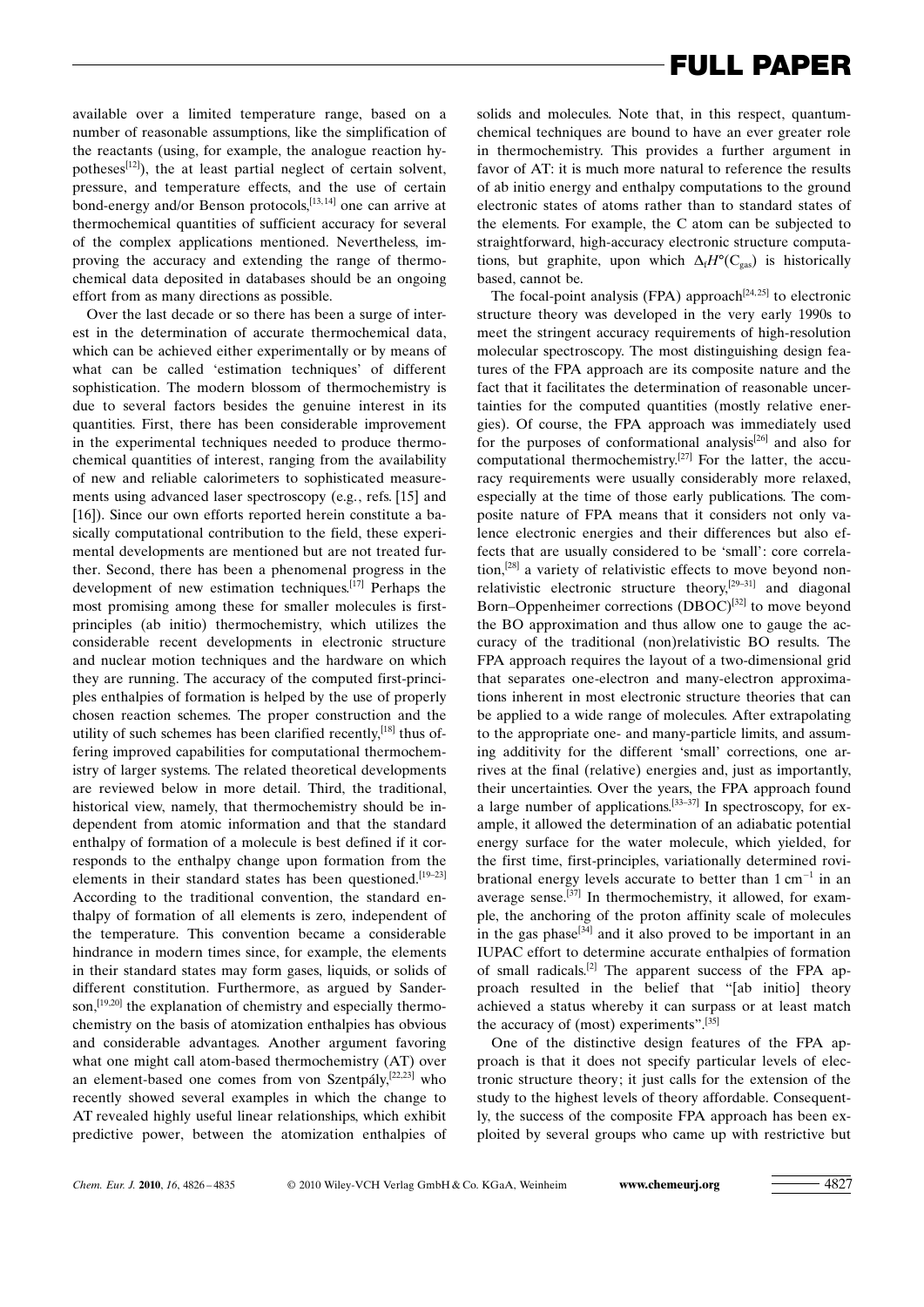"black-box"-type schemes that did specify the levels of theory to be used during the computations. Many of the high-quality ab initio thermochemical approaches in use today, including the Gaussian n  $(n=1-4)$ , [38-41] the Weizmann n  $(n=1-4)$ ,  $[42-45]$  the HEAT,  $[46-48]$  and the correlationconsistent composite (ccCA) approaches, $[49, 50]$  and, to some extent, the complete basis set  $(CBS)^{[51,52]}$  and the multicoefficient correlation (MCCM)[53–55] methods, can be considered approaches with fixed prescriptions about the levels of theory to be used within the generic composite FPA scheme. These "black-box" approaches are highly useful, though usually they do not provide a straightforward way to estimate the residual uncertainties of the computed quantities.

However accurate the sophisticated first-principles thermochemical computations have become, it should be admitted that over the last few years "experiment" took back its leading role over "theory". The reason is that Ruscic and co-workers could substantially improve the overall accuracy of the "experimental" enthalpies of formation by means of the active thermochemical tables (ATcT) approach.<sup>[56-59]</sup> Ruscic et al. demonstrated convincingly that by moving away from a sequential utilization of thermochemical information and by using all available experimental information in a grand weighted linear least-squares approach, one can come up with more accurate, more reliable, and internally more consistent thermochemical values, most importantly enthalpies of formation. The linear inversion procedure that underlies the ATcT approach is basically the same as that which has been used by spectroscopists<sup>[60–62]</sup> for a long time to invert the experimentally measured transition information and determine rovibrational energy levels with improved uncertainties. A particular realization of the spectroscopic weighted linear least-squares refinement procedure by us was termed MARVEL,  $[61, 63, 64]$  meaning, measured active rotational–vibrational energy levels. It has been used, for example, to obtain highly accurate rotational–vibrational energy levels of water isotopologues<sup>[65]</sup> and should help to come up with accurate molecular line lists for larger species as well.

We had several purposes with the present study. First, we wanted to extend the capabilities of the MARVEL approach and code so that it can be used for the benefit of first-principles thermochemistry. What is involved and how this was achieved is described in the Theoretical Background section below. The thermochemical protocol and code developed was termed NEAT, in reference to the fact that we are moving from a network of computed reaction enthalpies toward atom-based thermochemistry. Second, we wanted to collect accurate reaction enthalpy information computed ab initio. By utilizing this collected information, we were able to investigate the true accuracy of the different FPA and FPA-based protocols. Our findings are discussed in the Results and Discussion section. Third, we wanted to investigate and demonstrate what one could gain by shifting the reference states in thermochemistry from elements to atoms. It is proposed that ab initio thermochemistry should be further developed based on a scale determined by the lowest elec-

tronic states of the atoms rather than the "historical" standard states of the elements. The two scales can be related to each other in a straightforward manner, but for the purposes of error analysis of the quantum-chemical results, the proposed switch in the scale seems preferable. Related results are discussed also in the Results and Discussion section. The paper ends with a Conclusion.

#### Theoretical Background

Hereby we present a short summary of the simple and fast weighted linear least-squares theory behind the NEAT protocol. The applied method and the code, written in  $C++$ , are built upon the MARVEL theory,[61] which has been applied successfully in the area of high-resolution molecular spectroscopy. Similarly to MARVEL, the NEAT protocol took advantage of some of the previously reported results of Flaud et al.,<sup>[60]</sup> Ruscic et al.,<sup>[56]</sup> and Watson.<sup>[66]</sup>

Determination of the enthalpy of formation of a molecule from a network of (computed) reaction enthalpies is based principally upon the following steps: 1) Collect ab initio reaction enthalpy data (values and uncertainties) into a single database that employs a well-defined and universal format. 2) Select the so-called unambiguous reactions. We call a reaction unambiguous if it contains only one unknown species (reactant or product) that is not defined by an earlier unambiguous reaction within the database. 3) Use the selected reactions for setting up a vector that contains all the chosen reaction enthalpies, another one that comprises the requested enthalpies of formation, and a sparse matrix, usually called the design matrix, which basically describes the stoichiometry within the given reaction ensemble. 4) Solve the resulting set of overdetermined linear equations that correspond to the chosen pair of vectors and the inversion (design) matrix. During solution of the set of linear equations, uncertainties in the calculated reaction enthalpies can be incorporated, which results in uncertainties for the determined enthalpies of formation.

**Database:** The principal input for the NEAT code is a list of  $N$ -calculated reaction enthalpies. The data to be deposited include values of the (computed) reaction enthalpies,  $\Delta_r H_0(i)$ , together with their associated uncertainties,  $\delta_i$  (i=1, ..., N<sub>r</sub>), coupling N<sub>f</sub> enthalpies of formation with values  $\Delta_f H_0(j)$   $(j=1, ..., N_f)$ . The relation between reaction enthalpy and enthalpies of formation for a sample gaseous reaction [Eq. (1)] is shown in Equation (2):

$$
xR_1(g) + yR_2(g) \to aP_1(g) + bP_2(g)
$$
 (1)

$$
\Delta_{\rm r} H_0 = [\{a \; \Delta_{\rm f} H_0(\mathbf{P}_1) + b \; \Delta_{\rm f} H_0(\mathbf{P}_2)\} - \{x \; \Delta_{\rm f} H_0(\mathbf{R}_1) + y \; \Delta_{\rm f} H_0(\mathbf{R}_2)\}] \tag{2}
$$

In Equation (1),  $R_1$  and  $R_2$  are the reactants,  $P_1$  and  $P_2$  are the products, and x, y, a, and b are stoichiometric factors. Figure 1 shows a pictorial representation of Equation (1). For the sake of simplicity, during this study the temperature was chosen as  $T=0$  K. Other temperature choices are, of course, possible; most common among these is  $T=298.15$  K, but would lead to further complications in the assessment of the accuracy of the computed reaction enthalpies.

After some (admittedly incomplete) search of the literature, 31 publications<sup>[9,18,27,33-36,44,46,48,67-87]</sup> were identified that directly reported  $0 K$  ab initio reaction enthalpies of interest to us. For some tests, the database formed was augmented with enthalpies of formation computed with the help of the Gaussian 03 program package<sup>[88]</sup> and its built-in, one-click facility for determining 0 K enthalpies for species of interest according to the G1,<sup>[38]</sup> G2,<sup>[39]</sup> G2MP2,<sup>[89]</sup> G3,<sup>[40]</sup> and W1U<sup>[90]</sup> protocols.

To help critical evaluation and tracking of the computed reaction enthalpies as well as the NEAT enthalpies of formation even after a prolonged time, the dataset compiled must also contain information about the sources of the computed results. Therefore, besides the obvious data (i.e., the actual reactions and the computed reaction enthalpies and their uncer-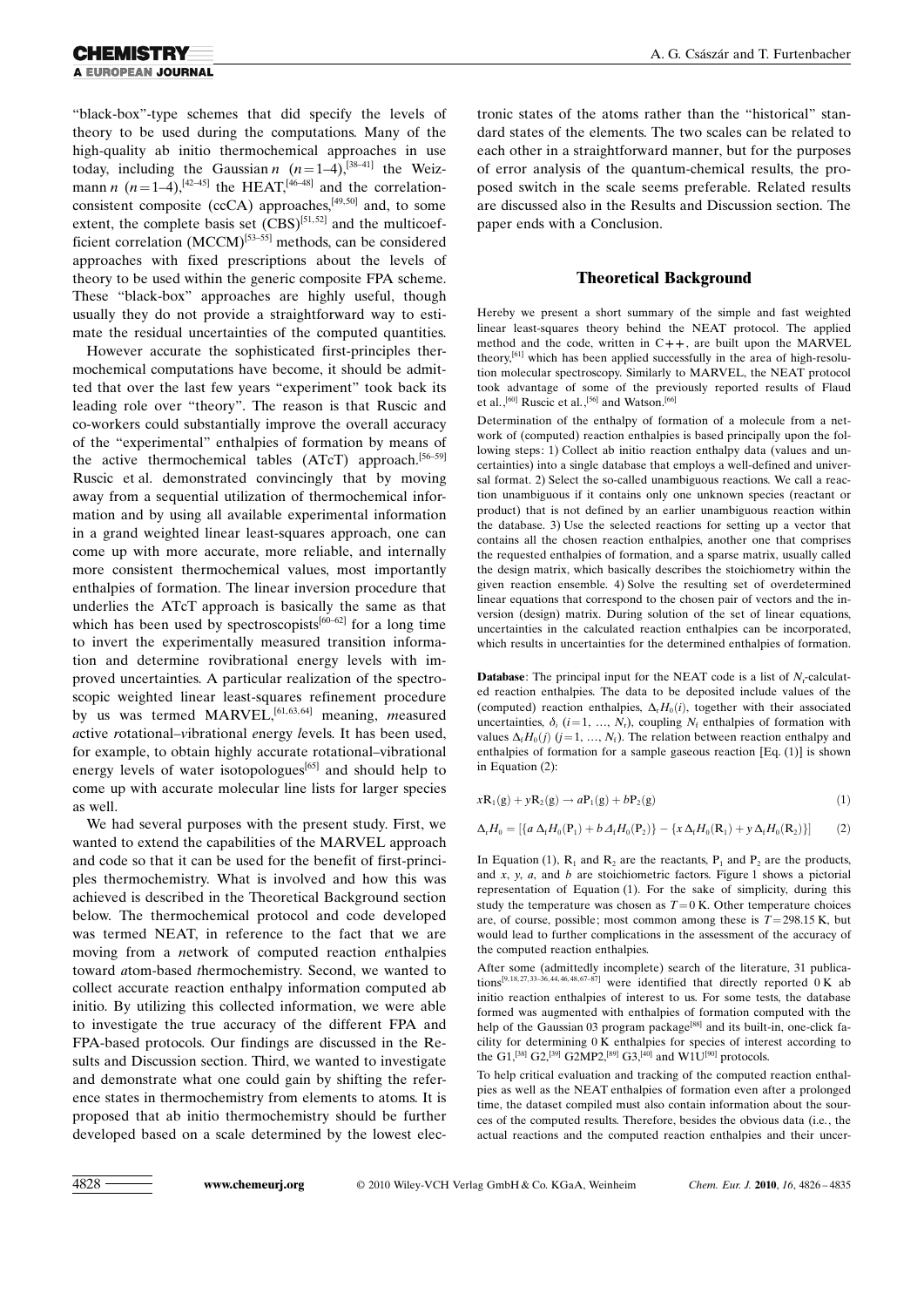



Figure 1. Pictorial representation of the NEAT protocol, which, after an inversion, leads to 0 K enthalpies of formation  $(\Delta_t H_0)$  from computed reaction enthalpies  $(\Delta_r H_0)$ .

tainties), the same dataset gives each data source a tag based on the year of publication and the names of the authors. This tag is used throughout the NEAT procedure to provide a unique identifier of the primary data sources. Each computed reaction enthalpy has an individual label that involves this tag and a sequence number of the reaction enthalpy in the original publication. The complete dataset built, including the tags, is given in Table S1 of the Supporting Information.

Enlargement of the database, should further or revised computed data become available, involves simply adding extra lines to the reaction enthalpy file presented as the Supporting Information to this work. Thus, we plan to use the dataset in an active way,<sup>[56]</sup> which means that rerunning the NEAT procedure is envisioned on a regular basis. This will ensure an instant and correct propagation of the consequences of the new computed data throughout the established network.

Determination of enthalpies of formation: Since the relation between reaction enthalpies and enthalpies of formation can be written in a similar way as in Equation (2) for each reaction, the reactions in the database can be summarized in a matrix equation [Eq. (3)]:

$$
aX = Y \tag{3}
$$

in which the vector Y (with dimension  $N_r$ ) contains the  $N_r$ -computed reaction enthalpies and the vector X (with dimension  $N_f$  –NB, in which NB is the number of the selected base elements) contains the  $\Delta_f H$  values as results. The elements of the input matrix  $\boldsymbol{a}$ , with dimension  $N_{\tau} \times$  $(N_f-NB)$ , are the signed stoichiometric factors, and the sign depends on whether the species is a reactant, in which case its stoichiometric factor is negative, or a product, when its stoichiometric factor is positive.

The weighted least-squares solution of Equation (3) is obtained by solving<sup>[56]</sup> Equation (4):

$$
AX = B \tag{4}
$$

in which  $\mathbf{A} = \mathbf{a}^T \mathbf{g} \mathbf{a}$ ,  $\mathbf{B} = \mathbf{a}^T \mathbf{g} \mathbf{Y}$ , and  $g_i = 1/\delta_i^2$ , in which  $\delta_i$  is the uncertainty attached to the ith reaction enthalpy. The dimension of the extremely sparse matrix **A** is  $(N_f-NB)\times(N_f-NB)$ , and Equation (4) is a simple system of linear equations that can be solved in a straightforward way.

Uncertainties of computed reaction enthalpies: Attachment of dependable uncertainties to computed reaction enthalpies is more or less straightforward within the composite FPA approach. The results of the present study prove that in the studies performed using this approach the attached uncertainties appear to be conservative in all cases studied. However, it is rather unclear how to attach an uncertainty to a reaction enthalpy computed by means of a model chemistry scheme. One possible solution was suggested by Klopper et al.,<sup>[77]</sup> who, at a particular level of electronic structure theory, came up with the formula  $\sigma = n \times 0.13 \text{ kJ} \text{ mol}^{-1}$ for the total statistical uncertainty of their computed atomization ener-

gies, in which  $n$  is the number of electrons in the valence shell. These are the uncertainties that have been entered into our database along with the computed atomization energies from this source (09KlRuTeBi).<sup>[77]</sup> In most other cases, perhaps the only way to come up with a reasonable uncertainty is to assign a mean uncertainty to the computed reaction enthalpies based on the performance of the model chemistry for a number of investigated systems. Of course, this way one could grossly fail for many of the reactions that deviate from the average accuracy of the model chemistry either in a positive or a negative sense. Thus, to achieve an internally consistent dataset, adjustment of the uncertainties for many of the computed reaction enthalpy entries is mandatory. The  $2\sigma$  uncertainties attached originally by us to the computed reaction enthalpies can be checked in Table S1 of the Supporting Information.

In our previous spectroscopic studies that employed MARVEL,<sup>[61,64,65]</sup> it turned out that the robust reweighting technique<sup>[66]</sup> is especially well suited for the adjustment of the measured uncertainties of the spectroscopic transitions and self-consistency can be achieved. Based on this experience, we preferred to use the same technique for adjusting the uncertainties of the computed reaction enthalpies. In the robust reweighting technique, the adjustment formula is very simple and one uses the expression [Eq. (5)]:

$$
\tilde{g}_i = \frac{1}{\delta_i^2 + \alpha \Delta_i^2} \tag{5}
$$

to increase the values of the uncertainties. In Equation (5),  $\Delta_i$  is the difference between the original database entry and its prediction and  $\alpha$  is a positive number,  $\alpha \leq \frac{1}{3}$ , <sup>[66]</sup> chosen for the given dataset. Smaller values of  $\alpha$  mean that the adjustment process proceeds somewhat slower but smoother. Adjustment of the uncertainties in the NEAT protocol is done iteratively, based on Equation (5), and the iteration can be stopped when the quantity [Eq. (6)]:

$$
\sum_{i} \frac{\tilde{g}_i \Delta_i^2}{N_r - N_t + NB} \tag{6}
$$

becomes as close to 1 as desired.

The input uncertainties present in the dataset were chosen to correspond to 2*o*. Thus, before using them in the iterative reweighting scheme as  $\delta_i$ , they were divided by a factor of 2. The recomputed, robustly reweighted uncertainties of the reaction enthalpies are given in Table S2 of the Supporting Information.

Uncertainties of the enthalpies of formation: After executing the robust reweighting procedure, one obtains an internally consistent dataset, in which each reaction enthalpy can be reproduced by the calculated enthalpies of formation within the given uncertainty limits. In a self-consistent database the uncertainties of the enthalpies of formation can be computed as [Eq. (7)]:

$$
\varepsilon_j = t \sqrt{A_{jj}^{-1}} \tag{7}
$$

For  $t=2$ ,  $\varepsilon_j$  represents an approximately 95% confidence limit for the uncertainty of the enthalpies of formation. These are the uncertainties that are reported in Table 1 as the primary results of the present investigation.

Reference values: Since in NEAT one needs to solve an overdetermined system of linear equations, we need references that fix the zero point(s) of the enthalpies of formation. There are two possible choices: either the chemical elements  $(H_2, N_2, O_2, and so on)$  are the zero points, as historically has been chosen, or the atoms  $(H, N, O, A)$  and so on) in their ground electronic states. Our preferred choice is the atom-based referencing that leads to atom-based (AT) thermochemistry.

Atom-based thermochemistry appears to be a much better choice when the database contains ab initio reaction enthalpies as, for example, the reaction enthalpy of the  $\mathrm{C_{graphite}}{\rightarrow}\mathrm{C_{gas}}$  reaction cannot be computed straightforwardly, thus leading to considerable uncertainties in the enthal-

# FULL PAPER Computed Reaction Enthalpies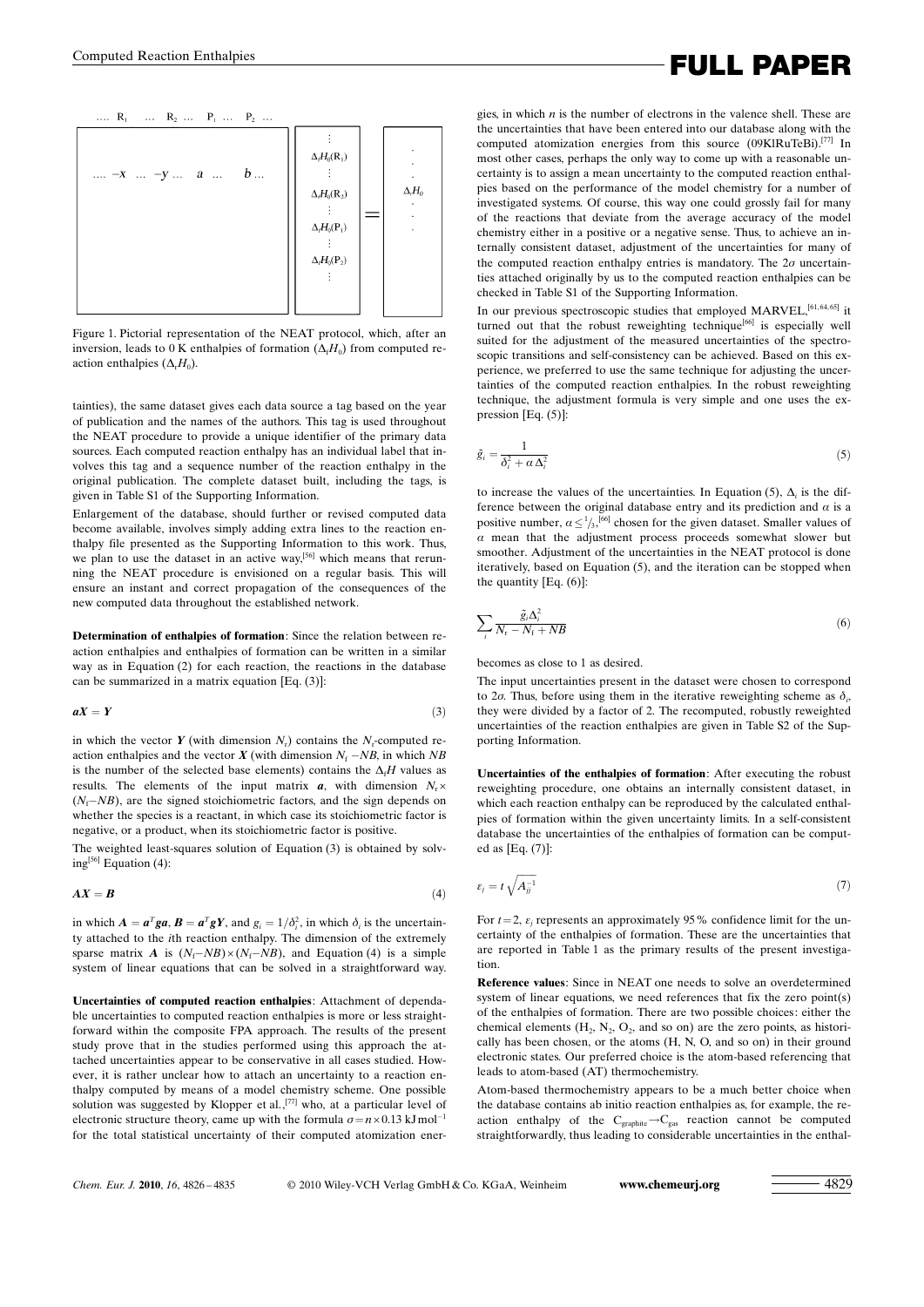Table 1. Comparison of  $\Delta_f H_0^{\text{AT}}$  enthalpies of formation, the results of the NEAT protocol, with those of the ATcT approach. The enthalpy values are in  $kJ$  mol<sup>-1</sup>.

| <b>Species</b>  | No. of reactions | No. of sources | <b>NEAT</b> | $ATcT^{[a]}$ |
|-----------------|------------------|----------------|-------------|--------------|
| $H_2O$          | 17               | 11             | 918.05(20)  | 917.83(3)    |
| $C_2H_2$        | 13               | 9              | 1625.78(40) | 1626.16(24)  |
| $_{\rm CO}$     | 13               | 9              | 1072.08(28) | 1072.13(9)   |
| <b>CH</b>       | 13               | 6              | 334.61(15)  | 334.66(23)   |
| NH <sub>3</sub> | 12               | 8              | 1157.44(33) | 1157.25(4)   |
| OН              | 12               | 6              | 425.93(21)  | 425.62(3)    |
| CH <sub>3</sub> | 11               | 8              | 1209.64(29) | 1209.63(13)  |
| H <sub>2</sub>  | 11               | 9              | 432.07(0)   | 432.07(0)    |
| CO <sub>2</sub> | 11               | 8              | 1597.77(40) | 1598.27(9)   |
| CH <sub>4</sub> | 10               |                | 1641.68(40) | 1642.24(12)  |
| CH <sub>2</sub> | 10               | 4              | 752.40(21)  | 752.70(26)   |
| <b>NH</b>       | 9                | 4              | 327.69(25)  | 328.43(29)   |
| O <sub>2</sub>  | 7                | 6              | 493.51(34)  | 493.69(0)    |
| HF              | 7                | 6              | 566.13(31)  | 565.97(1)    |
| HO <sub>2</sub> |                  | 5              | 694.53(32)  | 694.46(22)   |

[a] All ATcT values are taken from ref. [48], except CH<sub>4</sub>, taken from ref. [74].

py of formation of the carbon atom.[91] Furthermore, using the atombased referencing all of the known atomization reactions results in unambiguous reactions. Therefore, it is best to start building the database of computed reaction enthalpies with atomization reactions. Then, one can add reactions to the database in which a maximum of one species is not defined by one of the atomization reactions. The present database contains 361 reactions that correspond to 188 species. Note that the electron was also given a zero reference value to allow the inclusion of cations and anions in the database. In the AT approach, the reaction enthalpy of a gaseous reaction [e.g., that of Eq. (1)], is simply the difference between the total atomization energies of the reactants and the products.

To make the conversion between atom-based and the traditional element-based enthalpies of formation, one needs the nonzero enthalpies of formation of the atoms when the elements form the zero reference points. All the necessary reference atomic values, for example,  $\Delta_f H_0(C_{gas})$ , were chosen to correspond to the most recent ATcT values available to us, compiled in ref. [46].

#### Results and Discussion

In what follows, the principal thermochemical results of the NEAT protocol are discussed along with comments related to the protocol itself. Selected enthalpies of formation obtained within the atom-based and the element-based conventions are presented in Tables 1 and 2, respectively. Table 1 presents  $\Delta_i H_0^{\text{AT}}$  enthalpies of formation determined in this study along with ATcT total atomization energies taken from the literature. Table 2 provides a similar assessment of the NEAT results with respect to the standard states of the elements; it also contains some further literature values.

As mentioned before, the complete database assembled during this work contains 361 reactions and 188 species. The species for which results are given in Tables 1 and 2 were selected as follows. A NEAT enthalpy of formation,  $\Delta_f H_0^{\text{AT}}$ , is called dependable if the chosen species has participated in at least 7 reactions and the reaction enthalpies come from at least 4 different sources. Only dependable enthalpies of for-

Table 2. Comparison of  $\Delta_f H_0^{\circ}$  enthalpies of formation, the converted results of the NEAT protocol, with those of ATcT. All values are in  $kJ$  mol<sup>-1</sup>.

| Species          | NEAT <sup>[a]</sup> | ATcT[b]       |
|------------------|---------------------|---------------|
| H <sub>2</sub> O | $-239.18(23)$       | $-238.92(4)$  |
| $C_2H_2$         | 228.67(35)          | 228.20(64)    |
| CO.              | $-114.09(32)$       | $-113.81(17)$ |
| <b>CH</b>        | 592.62(24)          | 593.19(36)    |
| NH <sub>3</sub>  | $-38.52(26)$        | $-38.91(40)$  |
| OН               | 36.90(16)           | 37.09(5)      |
| CH <sub>3</sub>  | 149.66(34)          | 149.94(11)    |
| CO <sub>2</sub>  | $-392.98(40)$       | $-393.11(1)$  |
| $CH_4$           | $-66.35(46)$        | $-66.58(6)$   |
| CH <sub>2</sub>  | 390.86(29)          | 390.65(54)    |
| NΗ               | 359.17(17)          |               |
| ΗF               | $-272.82(35)$       | $-272.73(24)$ |
| HO <sub>2</sub>  | 15.09(23)           | 14.96(64)     |

[a] The conversion factors applied, all in  $kJ \text{ mol}^{-1}$ , to the entries of Table 1 are as follows:  $\Delta_{f}H_{0}^{\circ}(\text{H}) = 126.035$ ,  $\Delta_{f}H_{0}^{\circ}(\text{C}) = 711.194$ ,  $\Delta_{f}H_{0}^{\circ}(\text{N}) =$ 470.818,  $\Delta_{\rm f} H_0^{\rm o}(\rm O)$  = 246.795, and  $\Delta_{\rm f} H_0^{\rm o}(\rm F)$  = 77.27.<sup>[6]</sup> [b] All ATcT values are taken from ref. [46], except CH<sub>4</sub>, taken from ref. [56].

mation are given in the main body of the paper and our discussion is focused on these species. Further NEAT enthalpies of formation are given in the Supporting Information for all species in the present database, but these numbers should not be taken literally due to the insufficiency of the information determining these enthalpies of formation.

Reaction networks: When a database of computed reaction enthalpies is built, it can happen that it contains so-called floating networks. A network of reactions is called floating if none of its members are connected, through other reactions in the database, to the reference species. The present database, as reported in Table S1 in the Supporting Information, contains no floating networks.

One particular significance of the reaction network is that it can increase the reliability, or decrease the uncertainty, of the computed enthalpies of formation. When a species is involved only in reactions that do not form circles, the uncertainty of  $\Delta_f H_0$  is larger than in cases when the reactions form at least one circle. To show this, we note that if one calculates the enthalpies of formation of CH,  $CH<sub>2</sub>$ , and  $CH<sub>3</sub>$ using only their atomization reactions, with uncertainties of 1.0, the uncertainties of  $\Delta<sub>f</sub>H<sub>0</sub>$  would be 1.0. However, if one adds to the database combination reactions (e.g.,  $CH_2=$  $CH + H$  and  $CH_3 = CH_2 + H$ , with the same uncertainties), the uncertainties become 0.71.

Overall cost of NEAT: The true utility of the NEAT protocol depends on the cost associated with the weighted leastsquares refinement and the adjustment of the initial uncertainties by means of robust reweighting. It is reassuring that the overall cost is minuscule due basically to the sparsity of the design matrix. The present database contains 361 entries, so one needs to invert a matrix of this size. The whole protocol was executed in just a few seconds on a modern personal computer.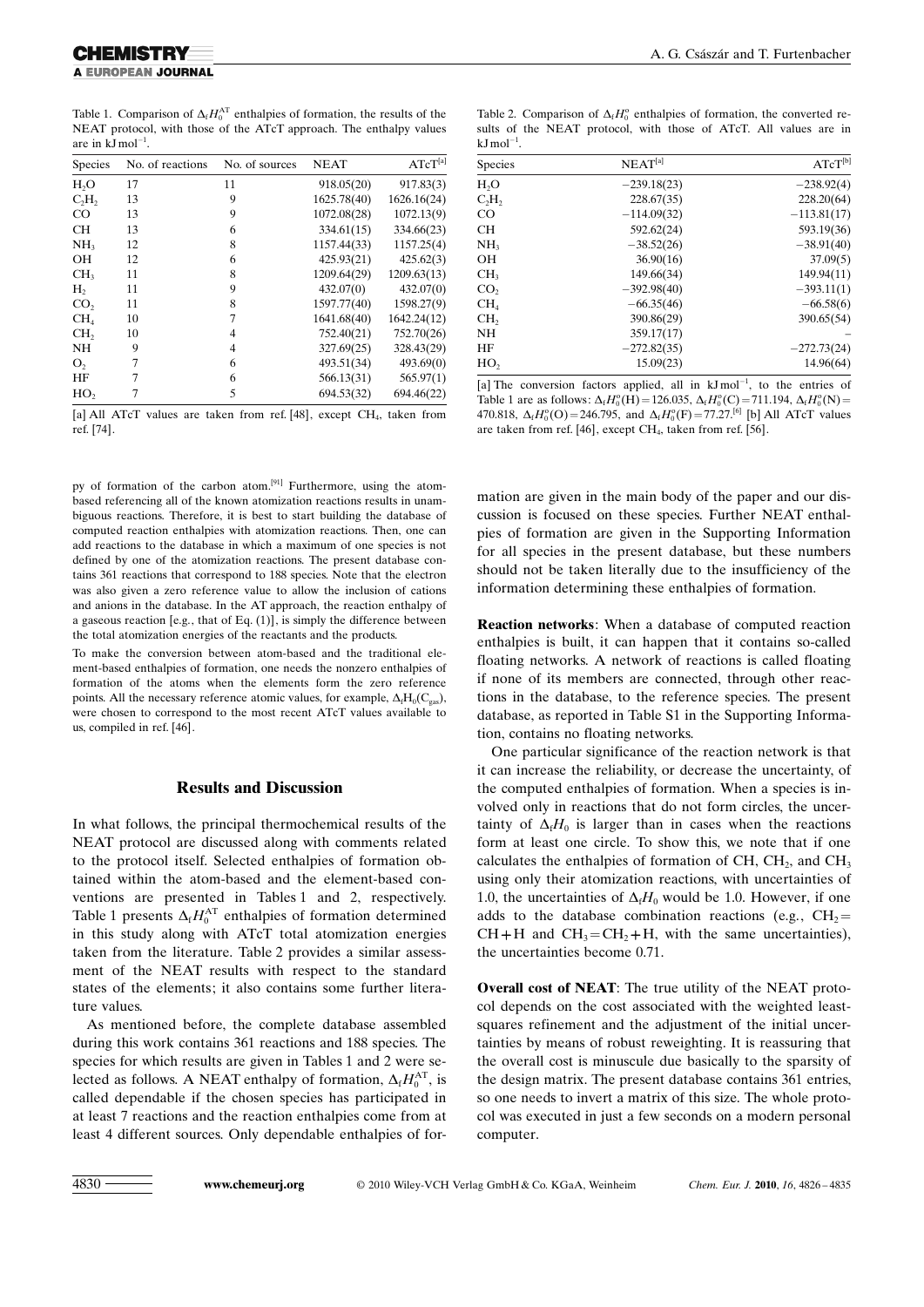There seem to be no practical limits in using the NEAT protocol for the purposes of computational thermochemistry. For a test database that contained 10 000 reactions, the memory requirement was less than 50 MB and the refinement took less than 10 min on a personal computer. The expected cost when the database of computed reaction enthalpies grows to a size on the order of 100 000 can be judged from the performance of the related code MARVEL. Preliminary MARVEL studies performed for the water isotopologues  $HD^{16}O$  and  $H_2^{16}O$  show that such large databases can easily be handled with the protocol and the code written, though the CPU time might increase to several hours.

Accuracy: As mentioned in the Introduction, considerable advantages of the ATcT[56,57] and MARVEL<sup>[61]</sup> protocols include that, by a grand least-squares refinement of all the available related experimental information given in a network, one can judge the accuracy of most of the individual measurements and, at the same time, reduce the uncertainties of the derived enthalpies of formation or energy levels. Since NEAT is a protocol similar to both ATcT and MARVEL, it is anticipated that the uncertainties in a given  $\Delta_f H_0$  value can be reduced if reaction enthalpies from a large number of computations are available.

This indeed turned out to be the case. For example, the best ab initio determination of the atomization energy of the CH radical,<sup>[33]</sup> obtained within the FPA scheme, is  $592.48^{+0.47}_{-0.56}$  kJ mol<sup>-1</sup>. The corresponding NEAT value is  $(592.53 \pm 0.26)$  kJmol<sup>-1</sup>. Clearly, the least-squares refinement lowered the uncertainty substantially but left the recommended  $\Delta_f H_0^{\text{AT}}$  value basically unchanged.

Model chemistries: As part of this project, for a large number of relatively simple species in the NEAT database G1, G2, G2MP2, G3, and W1U model chemistry computations have been performed (Figure 2). The best utilization of the resulting energies and enthalpies was investigated in some detail, and NEAT produced some useful results that facilitated judgment of the overall accuracies of these model



Figure 2. The overall accuracy of the model chemistries G1, G2, G2MP2, G3, and W1U based on the set of 25 species treated in the HEAT database,[46] presented as a probability distribution function (abscissa in  $kJ \text{mol}^{-1}$ ). Performance of the model chemistries is referenced to the NEAT values obtained in this study.

chemistries. This is important, as these simple model chemistries can be applied to considerably larger species than are present in our database at the moment.

The simplest way to utilize the computed enthalpies through model chemistries is to define a total atomization reaction for each new species and enter the resulting reaction and the corresponding reaction enthalpy into the database. This way one can include as many new species as possible and all these reactions are unambiguous by definition. It is clear, however, that the uncertainties that should be attached to these reactions are much larger than if a chemically motivated reaction was used in which the new species participates. The reactions that lead to the smallest possible uncertainties are those in which a minimum number of bonds is broken, involve the maximum number of closed-shell species both as reactants and products, and the products are as close in their bonding pattern to the reactants as possible. These requirements help to take advantage of the often employed "cancellation of error principle" of electronic-structure theory. It is often not possible to fulfill all these criteria simultaneously and thus some care should be exercised when selecting the best reaction. For example, when trying to determine the enthalpy of formation of formaldehyde it is advantageous<sup>[80]</sup> to use the reaction  $H_2CO = H_2 + CO$  over either  $H_2CO = C + H_2O$  or  $H_2CO = 2H + C + O$ .

The error analysis of the G1, G2, G2MP2, G3, and W1U model chemistries was based on the 25 species treated by the HEAT protocol<sup>[46]</sup> and on the NEAT enthalpies of formation as reference values. This error analysis, which results in the distribution of the errors, was based on the following formula [Eq. (8)]:

$$
\rho(P) = \frac{1}{\Delta_{\text{std}}\sqrt{2\pi}} \exp\left[-\frac{1}{2}\left(\frac{P-\Delta}{\Delta_{\text{std}}}\right)^2\right]
$$
(8)

in which  $\Delta_{std}$  is the standard deviation and  $\Delta$  is the mean error characterizing each model chemistry (in  $kJ \text{ mol}^{-1}$ ). The Gaussian distribution curves corresponding to the G1, G2, G2MP2, G3, and W1U atom-based enthalpies of formation with respect to NEAT are given in Figure 2. Clearly, the worst performer is the G2MP2 model chemistry. Somewhat surprising is the good performance of the G1 model chemistry. The other three model chemistries show the expected behavior. Note that the high-accuracy HEAT model chemistry.

Conversion between the atom-based and the element-based approaches: Conversion of the enthalpies of formation between the atom-based (AT) and the standard element-based approaches is rather simple. Suppose that the standard enthalpies of formation of the atoms,  $\Delta_f H_0^{\circ}(A)$ , are known from some source. Then, the standard (element-based) enthalpy of formation of an  $A_a B_b$  species,  $\Delta_f H_0^{\circ}$ , can be computed from the NEAT result,  $\Delta_f H_0^{\text{AT}}$ , as in Equation (9):

$$
\Delta_{\rm f} H_0^{\circ}(\mathbf{A}_a \mathbf{B}_b) = \Delta_{\rm f} H_0^{\rm AT}(\mathbf{A}_a \mathbf{B}_b) + a \cdot \Delta_{\rm f} H_0^{\circ}(\mathbf{A}) + b \cdot \Delta_{\rm f} H_0^{\circ}(\mathbf{B}) \tag{9}
$$

Chem. Eur. J. 2010, 16, 4826-4835 © 2010 Wiley-VCH Verlag GmbH & Co. KGaA, Weinheim <www.chemeurj.org> – 4831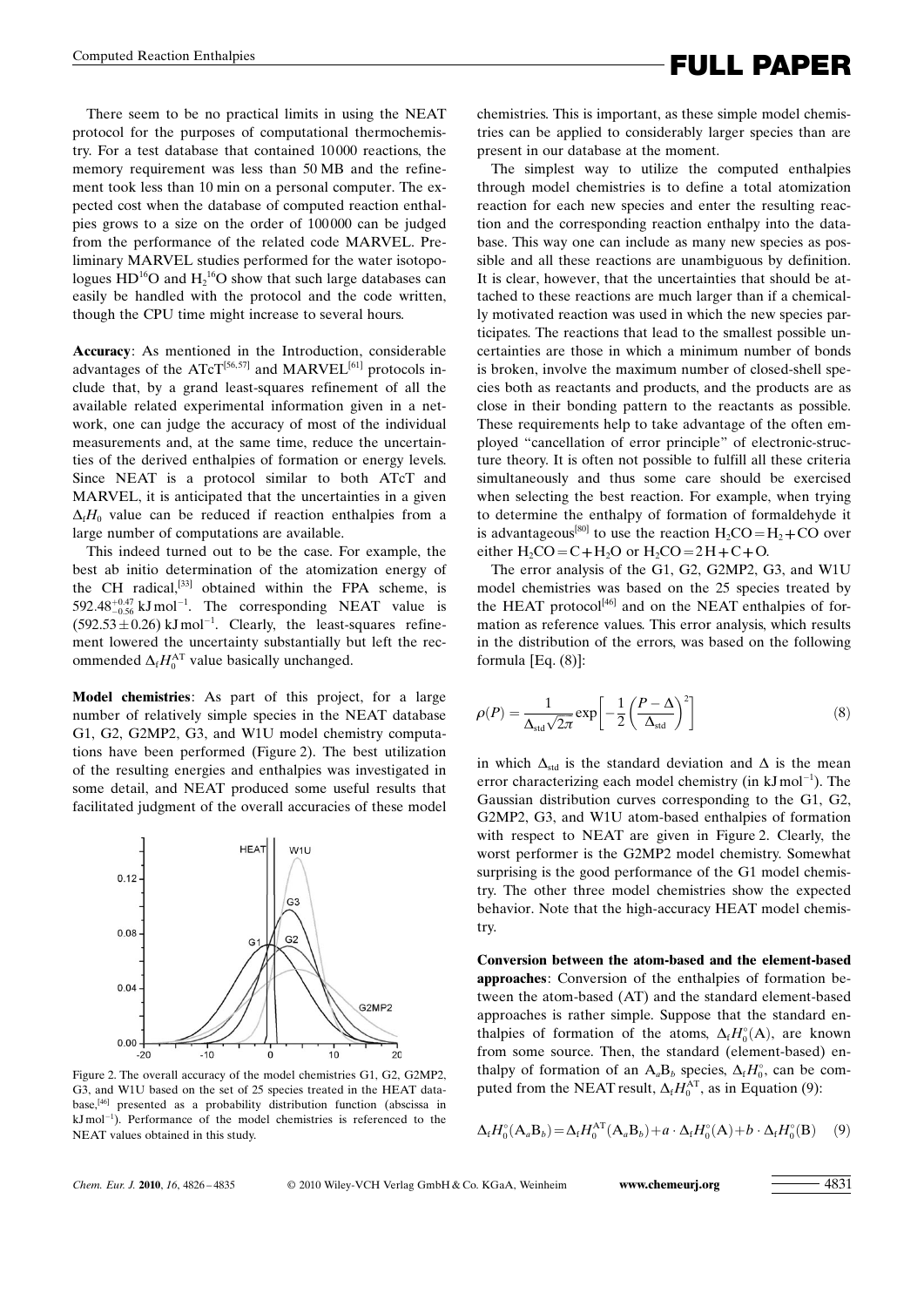Clearly, this conversion process has only one considerable drawback: one needs to know the  $\Delta_f H_0^{\circ}(A)$  values a priori. Fortunately, by now these entities are available from several sources and their uncertainty is reasonably small, though with some important exceptions (for example, the atoms C and B).

Effect of the inclusion of highly accurate entries into the database: One question one might ask concerning NEAT is what happens if one includes in the database, besides the computational results, those experimental entries, usually obtained by means of sophisticated spectroscopic measurements, that have uncertainties much smaller than those of modern quantum-chemical techniques. Of course, ultimately one arrives this way at the ATcT database, which principally contains measured quantities (and also some computed results). Since it was not the purpose of the present work to duplicate the ATcT database, we performed only a few "experiments".

As an example, let us take the first dissociation energy of water, which is known very accurately as  $D_0 = (492.215 \pm 1)$  $(0.002)$  kJ mol<sup>-1</sup>.<sup>[15]</sup> Inclusion of this entry in the database fixes, of course, the difference between the AT enthalpies of formation of OH and  $H_2O$ , as none of the computed results come even close to the precision of this particular experiment. This, in turn, changes slightly the two enthalpies of formation as well. Without this entry, the values are  $\Delta_{\rm f} H_0^{\rm AT}(\rm OH)$  = (425.91  $\pm$  0.21) and  $\Delta_{\rm f} H_0^{\rm AT}(\rm H_2O)$  = (918.05  $\pm$  $(0.21)$  kJ mol<sup>-1</sup>, whereas after the inclusion of this entry into the database they become  $\Delta_i H_0^{\text{AT}}(\text{OH}) = (425.87 \pm 0.17)$  and  $\Delta_{\rm f} H_0^{\rm AT}({\rm H}_2{\rm O}) = (918.09 \pm 0.17) \text{ kJ} \text{mol}^{-1}$ , now showing the expected  $D_0$  difference correctly, just like the reference ATcT values (Table 1). The new datum makes  $\Delta_f H_0^{\text{AT}}(\text{OH})$  move closer to the supposedly correct ATcT value but that of H2O moves away, thus showing the intrinsic imprecision of the computed entries at the level of  $0.2 \text{ kJ} \text{ mol}^{-1}$  in this case. Since after robust reweighting the original dataset becomes self-consistent, the inclusion of a new and accurate entry should not change the enthalpies of formation outside their uncertainty limits. As to the values of the uncertainties, these did not change significantly either. The principal reason for this is that the first dissociation energy of water is not connected directly to the reference (atomic) values and thus a single accurate entry is unable to have a substantial effect on the overall uncertainties. Nevertheless, if a highly accurate number was entered for a species directly connected to the references (e.g., the dissociation enthalpy of OH was known with similar accuracy as that of  $H_2O$ ), it would move the precise bottom value to a subsequent diatomic level, thereby providing increased accuracy and "rigidity" to the whole dataset. Of course, this can be extended upwards, and moving from atoms to diatoms and then to triatomic species seems the best way to increase the overall accuracy and thus the utility of the present NEAT approach and of any similar ones.

Finally, it is important to emphasize that the simple structure of the NEAT protocol enables straightforward hypothesis testing. Assuming tentative values or related uncertainties for certain data entries, one can test for consistency and for the effect of new computed data on the NEAT  $\Delta_f H$ values. This should help to identify "weak links" within the existing network and contributes toward the meaningful utilization of available computational resources to improve thermochemical knowledge.

#### **Conclusion**

It is common knowledge and requires no further justification that state-of-the-art computational quantum chemistry that employs wavefunction-based methods has become a significant source of accurate thermochemical data, competitive with even some of the best experimental techniques. These often costly computations, best performed within the framework of the composite focal-point analysis (FPA) philosophy, can provide a large number of accurate thermochemical information to the scientific and engineering communities. Since ab initio computations do not suffer from the same constraints as experiments (they do, however, suffer from others), it is usually easier to perform computations than doing experiments on, for example, reactive, unstable, or transient species. Clearly, an accurate quantumchemical reaction enthalpy, even at a single temperature (say, at  $(0 K)$ , or a related computed enthalpy of formation can be used directly and have significance on its own. Nevertheless, as this study demonstrated, this is not the optimal use of computational quantum chemistry for thermochemical applications. The seemingly optimal way to extract the full amount of information present in computed reaction enthalpies obtained using several protocols of different sophistication is to assemble them into a network and do a simultaneous analysis of all the available information by means of weighted linear least squares. This way, one achieves several important goals, all at the same time, as the reaction network built provides: 1) the best currently known computed values of the enthalpies of formation, including uncertainties lower than that of even the best related individual computation, thus representing the overall consensus of wavefunction-based ab initio theory; 2) a simple scheme that allows for an efficient update and extension of the database, perhaps over the Web, with full allowance of tracking each entry; 3) a straightforward testing facility of new theoretical data; and 4) strong and, even more importantly, weak links within the database and a possibility of identifying missing links between species of interest or uncertain reaction enthalpies, the updating of which would be most beneficial in enhancing the information content of the complete database. Furthermore, the reaction network provides, through the robust reweighting scheme, a simple way to identify literature sources that contain overly optimistic uncertainties for the entry reaction enthalpies and a straightforward and easily controllable adjustment technique to improve the uncertainties until self-consistency is achieved within the database. Finally, the weighted linear least-squares approach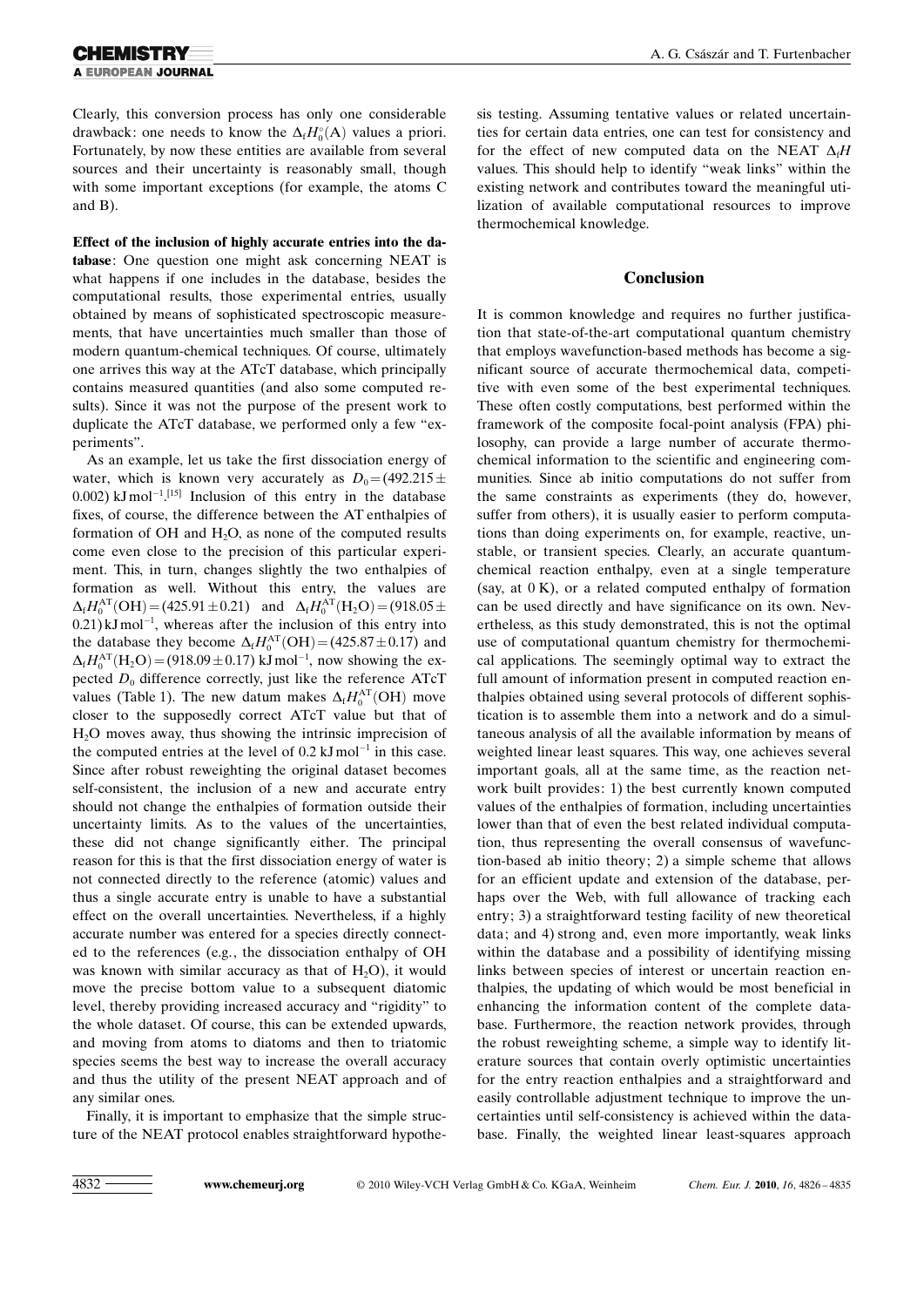that has been chosen not only presents a simple route to utilize the interdependencies between the species within the database but also a way to plan further reaction enthalpy computations and forecast their overall effect on the thermochemical knowledge attainable.

To minimize the externally required information, the NEAT protocol developed in this publication, in which NEAT stands for a network of computed reaction enthalpies that lead toward atom-based thermochemistry, does not utilize any other information except the zero reference values for the ground electronic states of the atoms, which can be computed with relative ease. To have cations and anions in the database, the reference value of the electron is also set to zero. For the same reason, we plan to extend the NEAT database only at 0 K and propose to do any temperature or other corrections a posteriori. Note that, in this respect, the accuracy of the temperature corrections of the thermodynamic quantities is considerably better than the intrinsic precision of the underlying 0 K enthalpy values, especially if the desired temperature was as low as 298.15 K. The switch to an atom-based reference scheme forms the basis of atombased thermochemistry (AT), whereby the enthalpy of formation of a gaseous compound would directly reflect the bonding within the molecule, a highly useful feature of AT over element-based thermochemistry. Of course, for liquids and solids, one would need to include additional enthalpy as well as entropy terms if the temperature was not set to  $0 K$ . Atom-based thermochemistry has several advantages well beyond first-principles thermochemistry, though they are not explored here.

As to technicalities, NEAT is fast and with the robustly reweighted linear least-squares protocol described it does not seem to be difficult to treat a database that contains reaction enthalpies on the order of 100 000. Thus, the technical limits of NEAT are rather far, even if the database were extended to lot more elements than treated presently.

The only notable drawback of the protocol described, shared by  $ATcT^{[56]}$  and  $MARVEL$ , [61] is that introduction of each new reaction enthalpy into the database results in new enthalpies of formation and uncertainties for all species. First, this is just a small, unavoidable disadvantage that needs to be compared to all the related advantages of the proposed protocol. Second, with proper accounting and keeping versions of the database and its refinements after all major changes, this becomes an even less significant issue.

From a reaction network assembled as part of this study that contained 361 entries and 188 species, the following dependable 0 K atom-based enthalpies of formation,  $\Delta_i H_0^{\text{AT}}$ , all in  $kJ \text{ mol}^{-1}$ , have been obtained in this study:  $H_2 =$ 432.07(0), CH = 334.61(15), NH = 327.69(25), OH = 425.93(21), HF=566.13(31), CO=1072.08(28), O<sub>2</sub>= 493.51(34), CH<sub>2</sub>=752.40(21), H<sub>2</sub>O=918.05(20), HO<sub>2</sub>= 694.53(32),  $CO_2 = 1597.77(40)$ ,  $CH_3 = 1209.64(29)$ ,  $NH_3 =$ 1157.44(33), C<sub>2</sub>H<sub>2</sub> = 1625.78(40), and CH<sub>4</sub> = 1641.68(40), in which the uncertainty values given in parentheses represent 95% confidence intervals and, due to the NEAT protocol, are usually lower by about 50% than those characterizing even the most accurate directly computed ab initio reaction enthalpies (atomization energies). The full potential of the NEAT method will be revealed if the underlying database of high-quality ab initio reaction enthalpies is developed much further.

#### Acknowledgements

This paper is dedicated to the memory of Dr. Tibor Bérces and an IUPAC task group led by him. They helped the corresponding author of this article in appreciating several of the intricacies of modern thermochemistry. Discussions with Drs. Branko Ruscic, Tamás Turányi, László von Szentpály, and John F. Stanton on the topic of this paper are gratefully acknowledged. The work described was supported by the Hungarian Scientific Research Fund (OTKA, K72885).

- [1] J. B. Pedley, Thermochemical Data and Structures of Organic Compounds, Vol. 1, Thermodynamics Research Center, Texas, 1994.
- [2] B. Ruscic, J. E. Boggs, A. Burcat, A. G. Császár, J. Demaison, R. Janoschek, J. M. L. Martin, M. Morton, M. J. Rossi, J. F. Stanton, P. G. Szalay, P. R. Westmoreland, F. Zabel, T. Bérces, [J. Phys. Chem. Ref.](http://dx.doi.org/10.1063/1.1724828) Data 2005, 34, 573-656.
- [3] L. V. Gurvich, I. V. Veyts, C. B. Alcock, Thermodynamic Properties of Individual Substances, Vols. 1–3, 4th ed., Hemisphere, New York, 1989–1996.
- [4] W. Tsang, R. F. Hampson, J. Phys. Chem. Ref. Data 1986, 15, 1087.
- [5] D. R. Stull, E. F. Westrum, G. C. Sinke, The Chemical Thermodynamics of Organic Compounds, Krieger, Malabar, 1987.
- [6] J. D. Cox, D. D. Wagman, V. A. Medvedev, CODATA Key Values for Thermodynamics, Hemisphere, New York, 1998. See also http:// www.codata.org/codata/databases/key1.html.
- [7] "JANAF Thermochemical Tables", 3rd ed.: M. W. Chase, Jr., C. A. Davies, J. R. Downey, D. J. Frurip, R. A. McDonald, A. N. Syverud, J. Phys. Chem. Ref. Data 1985, 14.
- [8] "NIST-JANAF Thermochemical Tables", 4th ed.: J. Phys. Chem. Ref. Data 1998, 9, edited by M. W. Chase, Jr.
- [9] One of the most useful free reference sources is the NIST Web-Book, available at http://webbook.nist.gov/chemistry.
- [10] J. Zádor, I. G. Zsély, T. Turányi, M. Ratto, S. Tarantola, A. Saltelli, J. Phys. Chem. A 2005, 109, 9795 – 9807.
- [11] G. A. Weisenburger, R. W. Barnhart, J. D. Clark, D. J. Dale, M. Hawksworth, P. D. Higginson, Y. Kang, D. J. Knoechel, B. S. Moon, S. M. Shaw, G. P. Taber, D. L. Tickner, [Org. Process Res. Dev.](http://dx.doi.org/10.1021/op700173h) 2007, 11[, 1112 – 1125.](http://dx.doi.org/10.1021/op700173h)
- [12] J. D. Cox, G. Pilcher, Thermochemistry of Organic and Organometallic Compounds, Academic Press, London, 1970.
- [13] E. S. Domalski, E. D. Hearing, J. Phys. Chem. Ref. Data 1993, 22, 805.
- [14] N. Cohen, S. W. Benson, *[Chem. Rev.](http://dx.doi.org/10.1021/cr00023a005)* 1993, 93, 2419-2438.
- [15] P. Maksyutenko, T. R. Rizzo, O. V. Boyarkin, [J. Chem. Phys.](http://dx.doi.org/10.1063/1.2387163) 2006, 125[, 181101.](http://dx.doi.org/10.1063/1.2387163)
- [16] M. Grechko, O. V. Boyarkin, T. R. Rizzo, P. Maksyutenko, N. F. Zobov, S. V. Shirin, L. Lodi, J. Tennyson, A. G. Császár, and O. L. Polyansky, [J. Chem. Phys.](http://dx.doi.org/10.1063/1.3273207) 2009, 131, 221105.
- [17] See, for example, the CHETAH software at http://www.chetah. usouthal.edu.
- [18] S. E. Wheeler, K. N. Houk, P. von R. Schleyer, W. D. Allen, [J. Am.](http://dx.doi.org/10.1021/ja805843n) [Chem. Soc.](http://dx.doi.org/10.1021/ja805843n) 2009, 131[, 2547 – 2560.](http://dx.doi.org/10.1021/ja805843n)
- [19] R. T. Sanderson, *Polar Covalence*, Academic Press, New York, 1983. [20] R. T. Sanderson, Chemical Bonds and Bond Energy, Academic
- Press, New York, 1976.
- [21] J. N. Spencer, R. S. Moog, R. J. Gillespie, J. Chem. Educ. 1996, 73,  $631 - 636$ .
- [22] L. von Szentpály, *J. Am. Chem. Soc.* **2008**, 130, 5962–5973.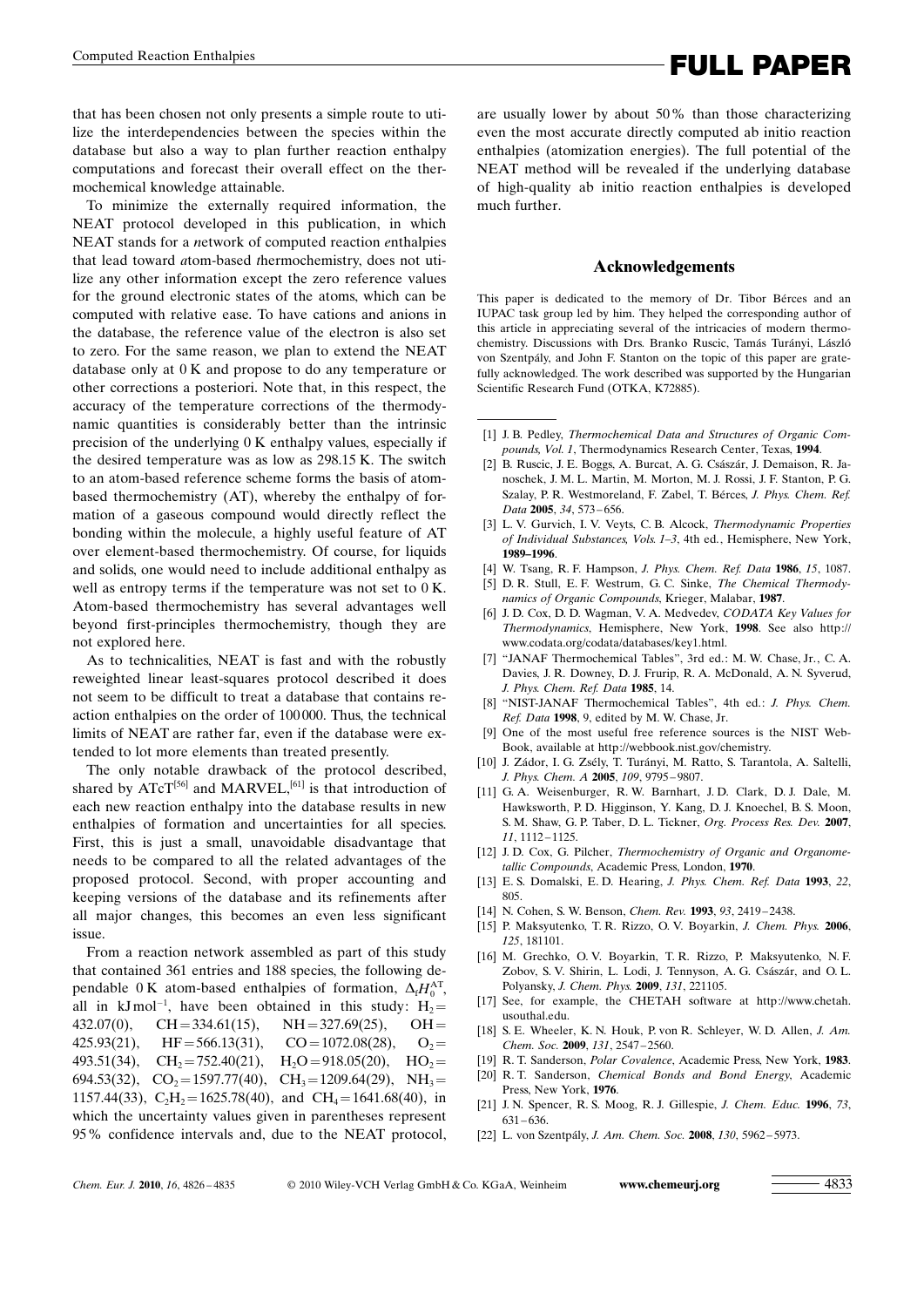#### HEMISTRY

**A EUROPEAN JOURNAL** 

- [23] L. von Szentpály, *J. Phys. Chem. A* **2008**, 112, 12695–12701.
- [24] W. D. Allen, A. L. L. East, and A. G. Császár, Structures and Conformations of Non-Rigid Molecules (Eds.: J. Laane, M. Dakkouri, B. van der Veken, H. Oberhammer), Kluwer, Dordrecht, 1993, p. 343.
- [25] A. G. Császár, W. D. Allen, H. F. Schaefer III, J. Chem. Phys. 1998, 108, 9751 – 9764.
- [26] A. G. Császár, *J. Am. Chem. Soc.* **1992**, *114*, 9568–9575.
- [27] A. L. L. East, W. D. Allen, *[J. Chem. Phys.](http://dx.doi.org/10.1063/1.466062)* 1993, 99, 4638-4650.
- [28] A. G. Császár, W. D. Allen, J. Chem. Phys. 1996, 104, 2746-2748.
- [29] R. D. Cowan, D. C. Griffin, [J. Opt. Soc. Am.](http://dx.doi.org/10.1364/JOSA.66.001010) 1976, 66, 1010.
- [30] G. Tarczay, A. G. Császár, W. Klopper, H. M. Quiney, [Mol. Phys.](http://dx.doi.org/10.1080/00268970110073907) 2001, 99[, 1769 – 1794](http://dx.doi.org/10.1080/00268970110073907).
- [31] A. G. Császár, J. S. Kain, O. L. Polyansky, N. F. Zobov, J. Tennyson, Chem. Phys. Lett. 1998, 293, 317-323; A. G. Császár, J. S. Kain, O. L. Polyansky, N. F. Zobov, J. Tennyson, Chem. Phys. Lett. 1999, 310, 385 – 389.
- [32] N. C. Handy, Y. Yamaguchi, H. F. Schaefer III, [J. Chem. Phys.](http://dx.doi.org/10.1063/1.450020) 1986, 84[, 4481.](http://dx.doi.org/10.1063/1.450020)
- [33] A. G. Császár, P. G. Szalay, M. L. Leininger, Mol. Phys. 2002, 100, 3879 – 3883.
- [34] G. Czakó, E. Mátyus, A. C. Simmonett, A. G. Császár, H. F. Schaefer III, W. D. Allen, J. Chem. Theory Comput. 2008, 4, 1220 – 1229.
- [35] A. G. Császár, M. L. Leininger, A. Burcat, J. Phys. Chem. A 2003, 107, 2061 – 2065.
- [36] A. G. Császár, M. L. Leininger, V. Szalay, J. Chem. Phys. 2003, 118, 10 631 – 10 642.
- [37] O. L. Polyansky, A. G. Császár, S. V. Shirin, N. F. Zobov, P. Barletta, J. Tennyson, D. W. Schwenke, P. J. Knowles, [Science](http://dx.doi.org/10.1126/science.1079558) 2003, 299, 539 – [542](http://dx.doi.org/10.1126/science.1079558).
- [38] J. A. Pople, M. Head-Gordon, D. J. Fox, K. Raghavachari, L. A. Curtiss, [J. Chem. Phys.](http://dx.doi.org/10.1063/1.456415) 1989, 90, 5622.
- [39] L. A. Curtiss, K. Raghavachari, G. W. Trucks, J. A. Pople, [J. Chem.](http://dx.doi.org/10.1063/1.460205) Phys. 1991, 94, 7221-7230.
- [40] L. A. Curtiss, K. Raghavachari, P. C. Redfern, V. Rassolov, J. A. Pople, [J. Chem. Phys.](http://dx.doi.org/10.1063/1.477422) 1998, 109, 7764 – 7776.
- [41] L. A. Curtiss, P. C. Redfern, K. Raghavachari, [J. Chem. Phys.](http://dx.doi.org/10.1063/1.2436888) 2007, 126[, 084108.](http://dx.doi.org/10.1063/1.2436888)
- 42] J. M. L. Martin, O. De Oliveira, [J. Chem. Phys.](http://dx.doi.org/10.1063/1.479454) 1999, 111, 1843-[1856.](http://dx.doi.org/10.1063/1.479454)
- [43] A. D. Boese, M. Oren, O. Atasoylu, J. M. L. Martin, M. Kállay, J. Gauss, [J. Chem. Phys.](http://dx.doi.org/10.1063/1.1638736) 2004, 120, 4129 – 4141.
- [44] A. Karton, E. Rabinovich, J. M. L. Martin, B. Ruscic, [J. Chem. Phys.](http://dx.doi.org/10.1063/1.2348881) 2006, 125[, 144108.](http://dx.doi.org/10.1063/1.2348881)
- [45] A. Karton, P. R. Taylor, J. M. L. Martin, [J. Chem. Phys.](http://dx.doi.org/10.1063/1.2755751) 2007, 127, [064104](http://dx.doi.org/10.1063/1.2755751).
- [46] A. Tajti, P. G. Szalay, A. G. Császár, M. Kállay, J. Gauss, E. F. Valeev, B. A. Flowers, J. Vázquez, J. F. Stanton, *[J. Chem. Phys.](http://dx.doi.org/10.1063/1.1811608)* 2004, 121[, 11599 – 11613](http://dx.doi.org/10.1063/1.1811608).
- [47] Y. J. Bomble, J. Vázquez, M. Kállay, C. Michauk, P. G. Szalay, A. G. Császár, J. Gauss, J. F. Stanton, [J. Chem. Phys.](http://dx.doi.org/10.1063/1.2206789) 2006, 125, 064108.
- [48] M. E. Harding, J. Vázquez, B. Ruscic, A. K. Wilson, J. Gauss, J. F. Stanton, *[J. Chem. Phys.](http://dx.doi.org/10.1063/1.2835612)* **2008**, 128, 114111.
- [49] N. J. DeYonker, T. R. Cundari, A. K. Wilson, [J. Chem. Phys.](http://dx.doi.org/10.1063/1.2173988) 2006, 124[, 114104.](http://dx.doi.org/10.1063/1.2173988)
- [50] N. J. DeYonker, T. Grimes, S. Yockel, A. Dinescu, B. Mintz, T. R. Cundari, A. K. Wilson, [J. Chem. Phys.](http://dx.doi.org/10.1063/1.2236116) 2006, 125, 104111.
- [51] J. A. Montgomery, Jr., M. J. Frisch, J. W. Ochterski, G. A. Petersson, [J. Chem. Phys.](http://dx.doi.org/10.1063/1.477924) 1999, 110, 2822 – 2827.
- [52] J. A. Montgomery, Jr., M. J. Frisch, J. W. Ochterski, G. A. Petersson, [J. Chem. Phys.](http://dx.doi.org/10.1063/1.481224) 2000, 112, 6532 – 6542.
- [53] P. L. Fast, J. C. Corchado, M. L. Sánchez, D. G. Truhlar, [J. Phys.](http://dx.doi.org/10.1021/jp9900382) [Chem. A](http://dx.doi.org/10.1021/jp9900382) 1999, 103, 3139.
- [54] P. L. Fast, M. L. Sánchez, D. G. Truhlar, *[Chem. Phys. Lett.](http://dx.doi.org/10.1016/S0009-2614(99)00493-5)* **1999**, 306, [407](http://dx.doi.org/10.1016/S0009-2614(99)00493-5).
- [55] P. L. Fast, J. C. Corchado, M. L. Sánchez, D. G. Truhlar, [J. Phys.](http://dx.doi.org/10.1021/jp9903460) [Chem. A](http://dx.doi.org/10.1021/jp9903460) 1999, 103, 5129.
- [56] B. Ruscic, R. E. Pinzon, M. L. Morton, G. Von Laszewski, S. Bittner, S. G. Nijsure, K. A. Amin, M. Minkoff, A. F. Wagner, [J. Phys. Chem.](http://dx.doi.org/10.1021/jp047912y) A 2004, 108[, 9979](http://dx.doi.org/10.1021/jp047912y).

4834 <www.chemeurj.org> © 2010 Wiley-VCH Verlag GmbH & Co. KGaA, Weinheim Chem. Eur. J. 2010, 16, 4826 – 4835

- [57] B. Ruscic, J. V. Michael, P. C. Redfern, L. A. Curtiss, [J. Phys. Chem.](http://dx.doi.org/10.1021/jp983237e) A 1998, 102[, 10889.](http://dx.doi.org/10.1021/jp983237e)
- [58] B. Ruscic, M. Litorja, R. L. Asher, [J. Phys. Chem. A](http://dx.doi.org/10.1021/jp992403v) 1999, 103, 8625.
- [59] B. Ruscic, R. E. Pinzon, M. L. Morton, N. K. Srinivasan, M.-C. Su, J. W. Sutherland, J. V. Michael, J. Phys. Chem. 2006, 110, 6592.
- [60] J.-M. Flaud, C. Camy-Peyret, J. P. Maillard, [Mol. Phys.](http://dx.doi.org/10.1080/00268977600103251) 1976, 32, [499 – 521.](http://dx.doi.org/10.1080/00268977600103251)
- [61] T. Furtenbacher, A. G. Császár, J. Tennyson, [J. Mol. Spectrosc.](http://dx.doi.org/10.1016/j.jms.2007.07.005) 2007, 245[, 115 – 125](http://dx.doi.org/10.1016/j.jms.2007.07.005).
- [62] S. A. Tashkun, V. I. Perevalov, J.-L. Teffo, A. D. Bykov, N. N. Lavrentieva, [J. Quant. Spectrosc. Radiat. Transfer](http://dx.doi.org/10.1016/S0022-4073(03)00152-3) 2003, 82, 165 – 196.
- [63] A. G. Császár, G. Czakó, T. Furtenbacher, E. Mátyus, Annu. Rep. Comput. Chem. 2007, 3, 155 – 176.
- [64] T. Furtenbacher, A. G. Császár, [J. Quant. Spectrosc. Radiat. Transfer](http://dx.doi.org/10.1016/j.jqsrt.2007.10.003) 2008, 109[, 1234 – 1251.](http://dx.doi.org/10.1016/j.jqsrt.2007.10.003)
- [65] J. Tennyson, P. F. Bernath, L. R. Brown, A. Campargue, M. R. Carleer, A. G. Császár, R. R. Gamache, J. T. Hodges, A. Jenouvrier, O. V. Naumenko, O. L. Polyansky, L. S. Rothman, R. A. Toth, A. C. Vandaele, N. F. Zobov, L. Daumont, A. Z. Fazliev, T. Furtenbacher, I. F. Gordon, S. N. Mikhailenko, S. V. Shirin, [J. Quant. Spectrosc.](http://dx.doi.org/10.1016/j.jqsrt.2009.02.014) [Radiat. Transfer](http://dx.doi.org/10.1016/j.jqsrt.2009.02.014) 2009, 110, 573 – 596.
- [66] J. K. G. Watson, [J. Mol. Spectrosc.](http://dx.doi.org/10.1016/S0022-2852(03)00100-0) 2003, 219, 326 328.
- [67] N. D. K. Petraco, W. D. Allen, H. F. Schaefer III, [J. Chem. Phys.](http://dx.doi.org/10.1063/1.1477180) 2002, 116[, 10229 – 10237](http://dx.doi.org/10.1063/1.1477180).
- [68] B. A. Flowers, P. G. Szalay, J. F. Stanton, M. Kállay, J. Gauss, A. G. Császár, J. Chem. Phys. 2004, 120-121, 3195-3199.
- [69] M. S. Schuurman, S. R. Muir, W. D. Allen, H. F. Schaefer III, [J.](http://dx.doi.org/10.1063/1.1707013) [Chem. Phys.](http://dx.doi.org/10.1063/1.1707013) 2004, 120, 11586-11599.
- [70] S. E. Wheeler, W. D. Allen, H. F. Schaefer III, [J. Chem. Phys.](http://dx.doi.org/10.1063/1.1787496) 2004, 121[, 8800 – 8813.](http://dx.doi.org/10.1063/1.1787496)
- [71] A. Karton, B. Ruscic, J. M. L. Martin, J. Mol. Struct. 2007, 825-846,  $345 - 353.$
- [72] D. Feller, K. A. Peterson, [J. Chem. Phys.](http://dx.doi.org/10.1063/1.2464112) 2007, 126, 114105.
- [73] S. E. Wheeler, K. A. Robertson, W. D. Allen, H. F. Schaefer III, Y. J.
- Bomble, J. F. Stanton, [J. Phys. Chem. A](http://dx.doi.org/10.1021/jp0684630) 2007, 111, 3819 3830. [74] J. Aguilera-Iparraguirre, A. D. Boese, W. Klopper, B. Ruscic, [Chem.](http://dx.doi.org/10.1016/j.chemphys.2008.01.057)
- [Phys.](http://dx.doi.org/10.1016/j.chemphys.2008.01.057) 2008, 346, 56-68. [75] A. Karton, A. Tarnopolsky, J. M. L. Martin, [Mol. Phys.](http://dx.doi.org/10.1080/00268970802708959) 2009, 107, [977 – 990.](http://dx.doi.org/10.1080/00268970802708959)
- [76] A. Karton, S. Parthiban, J. M. L. Martin, [J. Phys. Chem. A](http://dx.doi.org/10.1021/jp8087435) 2009, 113, [4802 – 4816](http://dx.doi.org/10.1021/jp8087435).
- [77] W. Klopper, B. Ruscic, D. P. Tew, F. A. Bischoff, S. Wolfsegger, [Chem. Phys.](http://dx.doi.org/10.1016/j.chemphys.2008.11.013) 2009, 356, 14-24.
- [78] A. C. Simmonett, H. F. Schaefer, W. D. Allen, [J. Chem. Phys.](http://dx.doi.org/10.1063/1.3054917) 2009, 130[, 044301.](http://dx.doi.org/10.1063/1.3054917)
- [79] G. Czakó, B. C. Shepler, B. J. Braams, J. M. Bowman, J. Chem. Phys. 2009, 130, 084 301.
- [80] G. Czakó, B. Nagy, G. Tasi, A. Somogyi, J. Simunek, J. Noga, B. J. Braams, J. M. Bowman, A. G. Császár, Int. J. Quantum Chem. 2009, 109, 2393 – 2409.
- [81] D. B. Kinghorn, L. Adamowicz, *J. Phys. Chem. A* **1997**, 101, 4589.
- [82] A. Karton, I. Kaminker, J. M. L. Martin, [J. Phys. Chem. A](http://dx.doi.org/10.1021/jp900056w) 2009, 113, [7610—7620](http://dx.doi.org/10.1021/jp900056w).
- [83] G. Tarczay, T. A. Miller, G. Czakó, A. G. Császár, [Phys. Chem.](http://dx.doi.org/10.1039/b506790a) [Chem. Phys.](http://dx.doi.org/10.1039/b506790a) 2005, 7, 2881 – 2893.
- [84] K. Piszczatowski, G. Lach, M. Przybytek, J. Komasa, K. Pachucki, B. Jeziorski, [J. Chem. Theory Comput.](http://dx.doi.org/10.1021/ct900391p) 2009, 5, 3039 – 3048.
- [85] J. Breidung, W. Thiel, [J. Phys. Chem. A](http://dx.doi.org/10.1021/jp053883v) 2006, 110, 1575-1585.
- [86] D. Feller, K. A. Peterson, [J. Chem. Phys.](http://dx.doi.org/10.1063/1.3246353) 2009, 131, 154306.
- [87] B. Ruscic, A. F. Wagner, L. B. Harding, R. L. Asher, D. Feller, D. A. Dixon, K. A. Peterson, Y. Song, X. Qian, C.-Y. Ng, J. Liu, W. Chen, D. W- Schwenke, [J. Phys. Chem. A](http://dx.doi.org/10.1021/jp013909s) 2002, 106, 2727—2747
- [88] Gaussian 03, Revision C.02, M. J. Frisch, G. W. Trucks, H. B. Schlegel, G. E. Scuseria, M. A. Robb, J. R. Cheeseman, J. A. Montgomery, Jr., T. Vreven, K. N. Kudin, J. C. Burant, J. M. Millam, S. S. Iyengar, J. Tomasi, V. Barone, B. Mennucci, M. Cossi, G. Scalmani, N. Rega, G. A. Petersson, H. Nakatsuji, M. Hada, M. Ehara, K. Toyota, R. Fukuda, J. Hasegawa, M. Ishida, T. Nakajima, Y. Honda, O. Kitao, H. Nakai, M. Klene, X. Li, J. E. Knox, H. P. Hratchian,